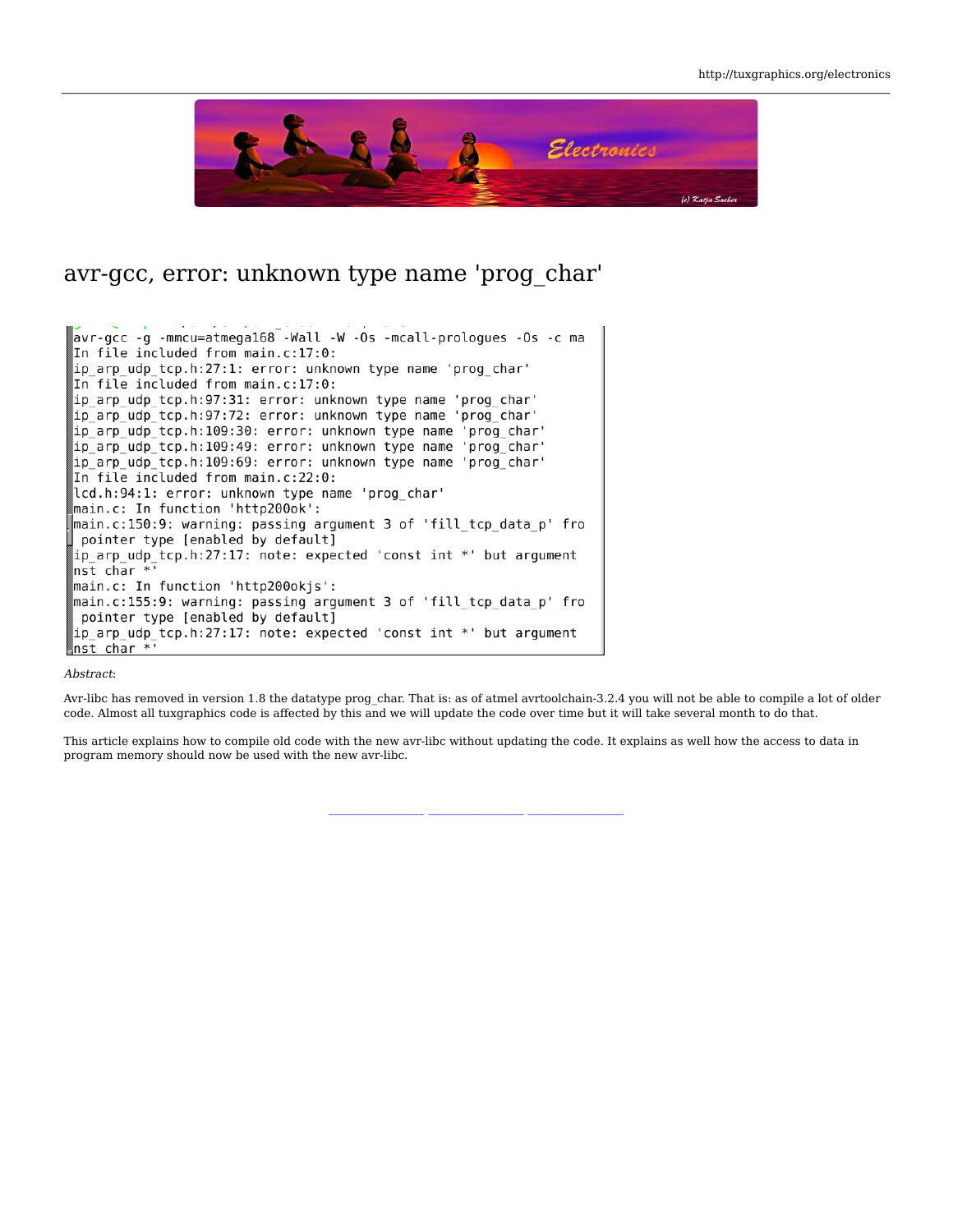# How to compile old tuxgraphics code ?

Obviously one solution is to simply use the older compiler with the old code and it will work with no problem. You can find a link to the older avrtoolchain-3.2.3 further down.

The other solution is to add an option to the variable CFLAGS in the Makefile. This will enable the old behavior of the avr library and you will be able to **compile the old code with the new compiler**. Look for a line starting with CFLAGS in the file Makefile and add "-Wno-deprecated-declarations -D\_\_PROG\_TYPES\_COMPAT\_\_" at the end.

```
Like this:
Change this line:
CFLAGS=-g -mmcu=$(MCU) -Wall -Wstrict-prototypes -Os -mcall-prologues
To:
CFLAGS=-g -mmcu=$(MCU) -Wall -Wstrict-prototypes -Os -mcall-prologues -Wno-deprecated-declarations -D__PROG_TYPES_COMPAT__
```
That's it! Just run "make" and you will be able to compile the code with no error or warning.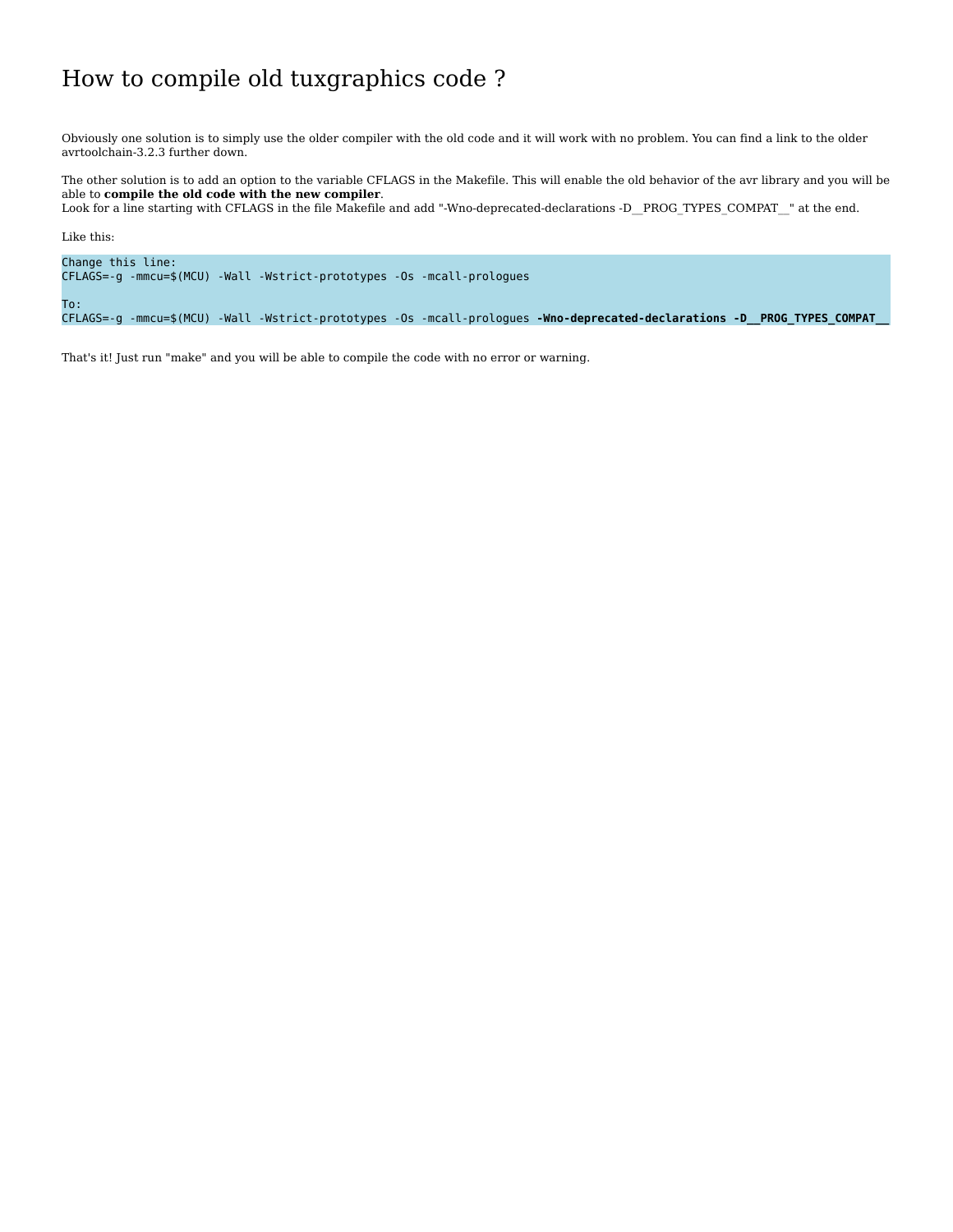## How to use the new "prog\_char" when writing your own code?

The data type prog\_char has disappeared! You **use now the compiler directive PROGMEM** to declare a variable that shell reside in program memory. Like this:

```
#include <avr/io.h>
#include <avr/pgmspace.h>
...
const char str_pstr[] PROGMEM = "FLASH STRING";
```
A function that takes such a datatype would the need to look like this:

```
void lcd_puts_p(const char *progstr )
         char c;
         while ((c = pgm_read_byte(progstr++))) {
                  lcd_putc(c);
         }
```
It is a good convention to call such a function that takes a string from program memory "\_p" in its name.

You would call the function from your code as follows:

### lcd\_puts\_p(str\_pstr);

{

}

There is as well the possibility to use a macro (the macro is part of the avr-libc) that will create a program memory string on the spot without the need to declare an own variable at the top of your code:

lcd\_puts\_p(**PSTR("tuxgraphics")**);